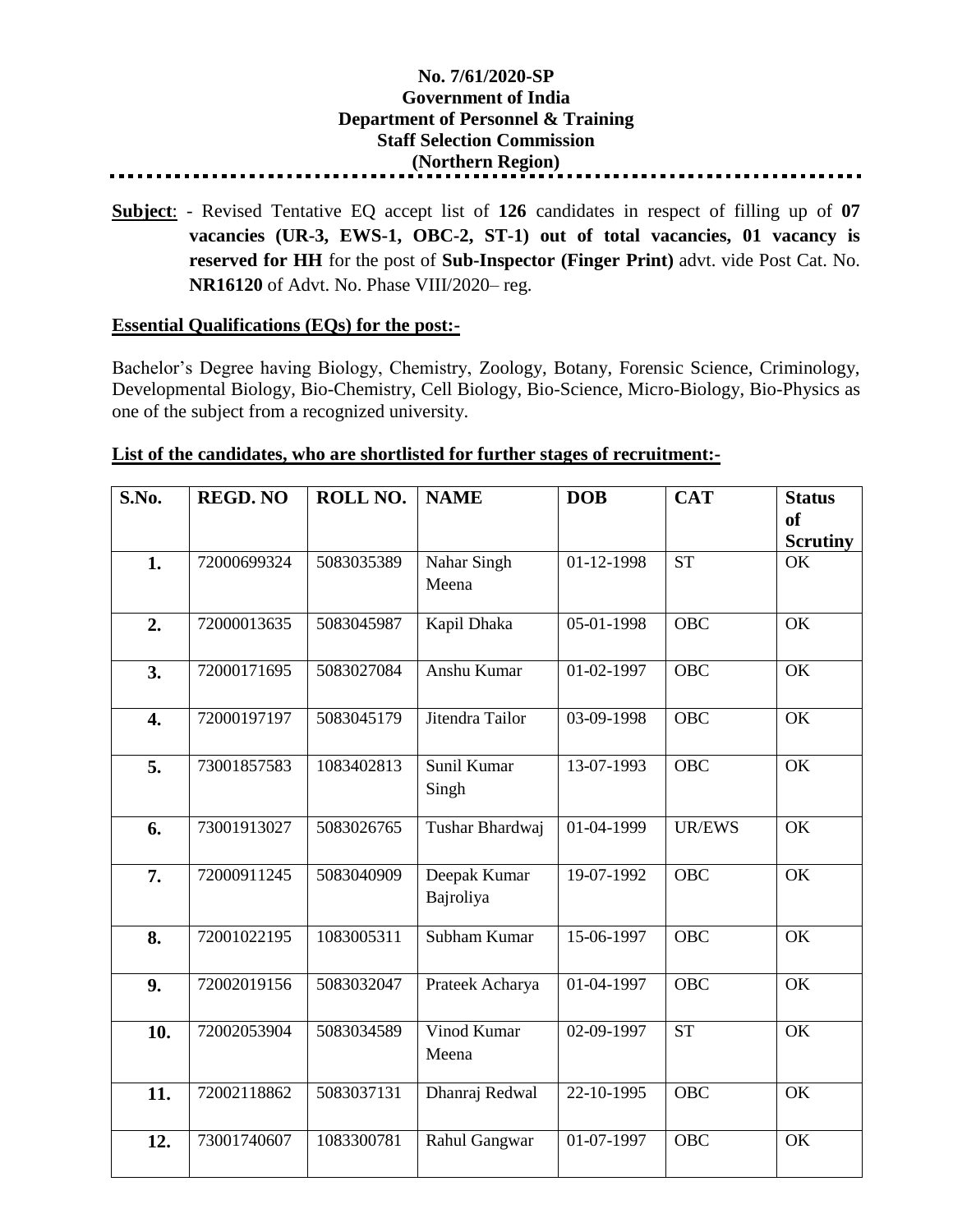| 13. | 74001572928 | 2083007505 | Raunak Datta              | 04-06-1996               | <b>UR</b>     | OK |
|-----|-------------|------------|---------------------------|--------------------------|---------------|----|
| 14. | 74001782061 | 2083014813 | Subham Kanoo              | 02-10-1995               | <b>OBC</b>    | OK |
| 15. | 74001868325 | 7083032498 | Rohit                     | 02-02-1996               | <b>UR/EWS</b> | OK |
| 16. | 75000196212 | 5083004939 | Nikita Panwar             | 01-05-1997               | <b>UR/EWS</b> | OK |
| 17. | 40000676352 | 5083022080 | Mohit Malik               | 08-08-1995               | <b>UR</b>     | OK |
| 18. | 75001667662 | 5083002810 | Saurav Chand              | 22-03-1999               | <b>UR</b>     | OK |
| 19. | 75001753250 | 5083016044 | Asmita Patel              | 25-03-1995               | <b>OBC</b>    | OK |
| 20. | 81000013625 | 6083510001 | Gaurabh<br>Choudhury      | 12-08-1997               | <b>UR/EWS</b> | OK |
| 21. | 20000066391 | 5083033009 | Lokendar Singh            | 15-07-1997               | <b>UR/EWS</b> | OK |
| 22. | 81000134034 | 5083029211 | Donglianlal<br>Samte      | 25-02-1999               | <b>ST</b>     | OK |
| 23. | 74001104132 | 5083027443 | Sudhir                    | 01-10-1993               | OBC           | OK |
| 24. | 92000699105 | 1083800733 | Amit Kumar                | $\overline{02}$ -04-1997 | <b>OBC</b>    | OK |
| 25. | 82000094460 | 1083007868 | Nishant Kumar<br>Prashant | 27-11-1996               | <b>OBC</b>    | OK |
| 26. | 83000141204 | 6083511833 | Rishabh                   | 15-03-1997               | OBC           | OK |
| 27. | 84000028094 | 5083006217 | Vicky                     | 26-06-1995               | OBC           | OK |
| 28. | 91000021584 | 3083010600 | Gopika Biju               | 24-08-1994               | <b>OBC</b>    | OK |
| 29. | 92000020576 | 5083044369 | Manish Nath               | 28-05-1995               | <b>OBC</b>    | OK |
| 30. | 92000055256 | 5083036090 | Rajesh Kumar<br>Meena     | 09-07-1997               | <b>ST</b>     | OK |
| 31. | 92000063445 | 9971002791 | <b>Bittu Kumar</b>        | 10-06-1995               | <b>OBC</b>    | OK |
| 32. | 20000711045 | 8083019144 | Sunita Sharma             | 15-02-1986               | <b>ST</b>     | OK |
| 33. | 92000131429 | 5083035751 | Aditya Tiwari             | 05-07-1999               | <b>UR</b>     | OK |
| 34. | 92000163035 | 5083044411 | Ramandeep Kaur            | 22-07-1990               | <b>OBC</b>    | OK |
| 35. | 92000175483 | 5083045632 | Gaurav Swami              | 09-08-1998               | <b>OBC</b>    | OK |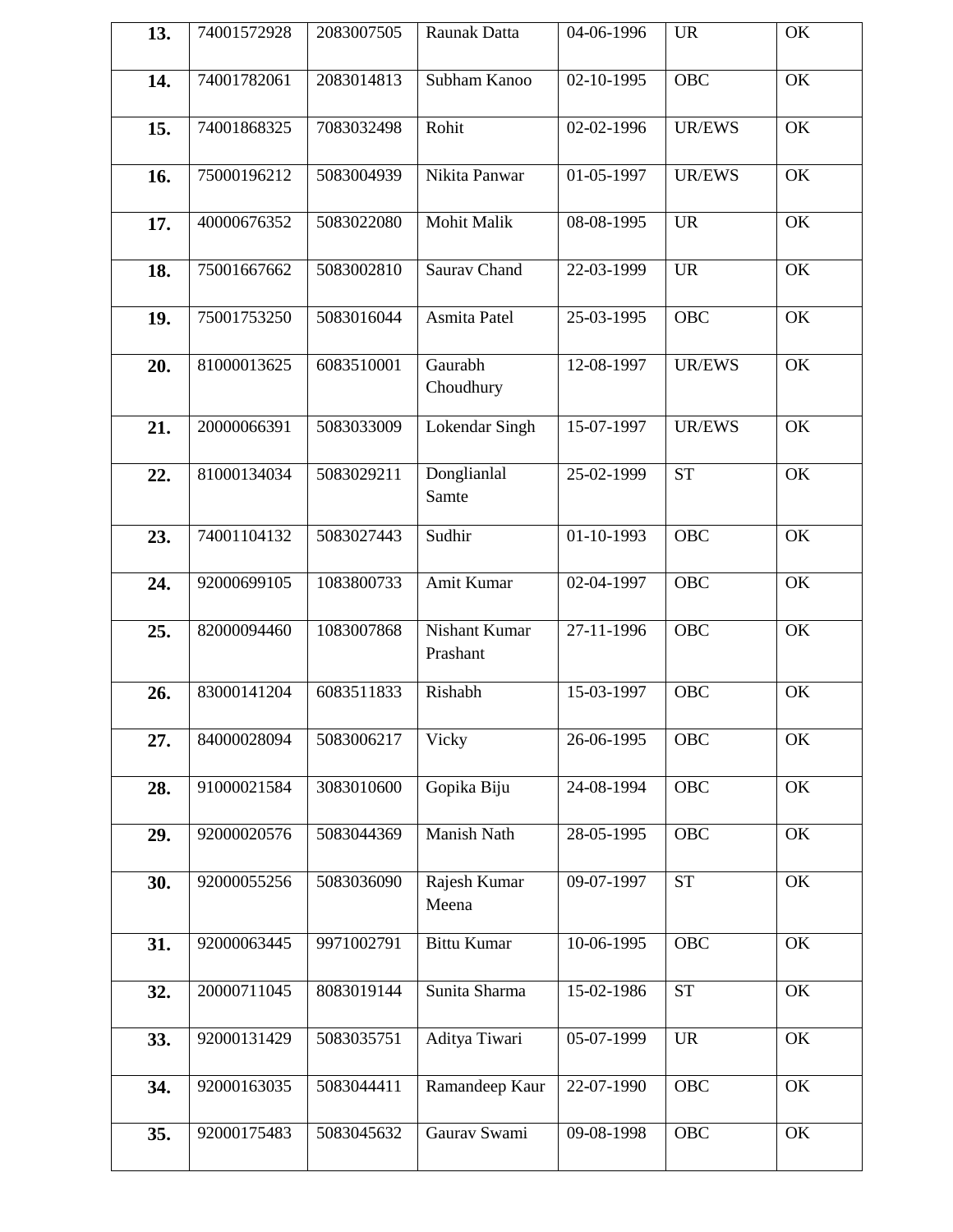| 36. | 92000184508 | 5083041259 | Amrit Lal              | 25-11-1997 | OBC           | OK |
|-----|-------------|------------|------------------------|------------|---------------|----|
| 37. | 92000191263 | 5083034001 | Sandeep Godara         | 05-03-1997 | <b>UR</b>     | OK |
| 38. | 92000230052 | 5083011841 | Kusum Meena            | 15-05-1998 | <b>ST</b>     | OK |
| 39. | 92000277411 | 5083045370 | Deepak Kumar<br>Jangir | 03-07-1997 | <b>OBC</b>    | OK |
| 40. | 92000289546 | 5083037857 | Sanjeev Gainan         | 18-08-1996 | <b>OBC</b>    | OK |
| 41. | 92000324704 | 5083045594 | Mohit Kumawat          | 10-07-1997 | <b>OBC</b>    | OK |
| 42. | 92000334892 | 5083038107 | Nidhi Koolwal          | 14-06-1999 | <b>UR/EWS</b> | OK |
| 43. | 92000411267 | 1083002799 | Golu Kumar<br>Singh    | 25-02-1997 | <b>UR/EWS</b> | OK |
| 44. | 92000425507 | 1083002751 | Shashi Raj<br>Kumar    | 20-05-1990 | <b>OBC/HH</b> | OK |
| 45. | 92000611747 | 1083004225 | Manish Kumar           | 13-09-1996 | UR/EWS        | OK |
| 46. | 92000673949 | 5083035519 | Gopal Lal Meena        | 10-09-1996 | <b>ST</b>     | OK |
| 47. | 93000051494 | 1083301560 | Diksha Kannojia        | 11-05-1997 | <b>OBC</b>    | OK |
| 48. | 30001417129 | 1083400119 | Ramnish Kumar          | 22-02-1991 | <b>UR</b>     | OK |
| 49. | 40000591781 | 7083080434 | Hameed                 | 29-01-1995 | <b>OBC</b>    | OK |
| 50. | 40000889146 | 5083006289 | Gashap Dhingra         | 09-09-1997 | <b>UR</b>     | OK |
| 51. | 10000611573 | 3083014187 | K Aswin Varma          | 10-12-1992 | <b>UR</b>     | OK |
| 52. | 72001384411 | 5083042096 | Akshay Kumar           | 01-07-1997 | <b>UR</b>     | OK |
| 53. | 74000827615 | 5083006894 | <b>Kunal Malik</b>     | 15-02-1998 | <b>UR</b>     | OK |
| 54. | 72001968380 | 5083034225 | Rahul Modi             | 18-07-1996 | <b>UR</b>     | OK |
| 55. | 75000423831 | 5083003339 | <b>Mayank Garg</b>     | 25-01-1997 | <b>UR</b>     | OK |
| 56. | 40000944429 | 5083023740 | Ashish Kumar           | 05-04-1992 | <b>UR</b>     | OK |
| 57. | 30000620148 | 1083600791 | Anurag Tomar           | 24-10-1991 | UR/EWS        | OK |
| 58. | 74001431531 | 5083007359 | Raghav Dagar           | 12-08-1995 | UR/EWS        | OK |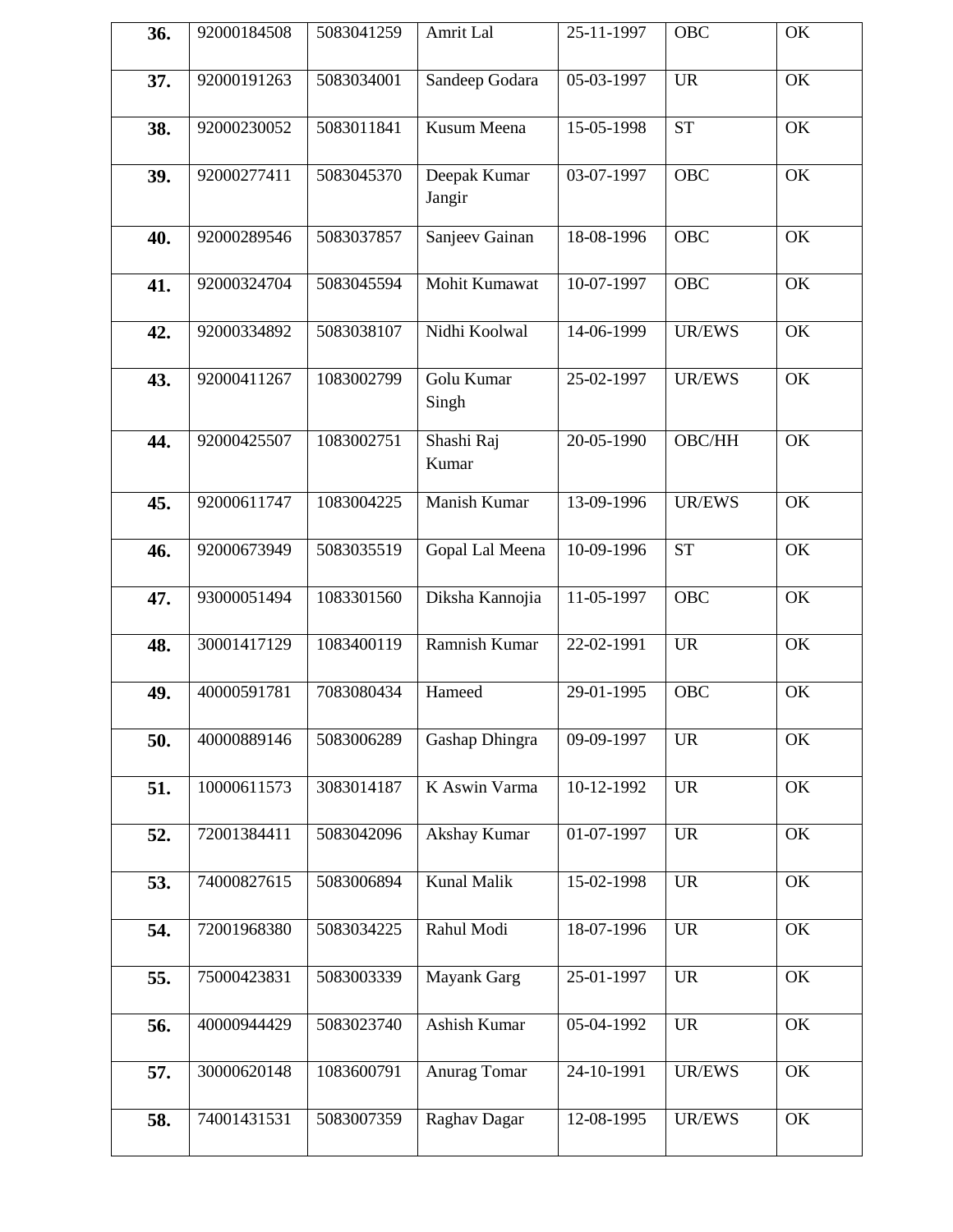| 40000398220 | 5083009118 | Navdeep                     | 26-03-1997               | <b>UR/EWS</b> | OK |
|-------------|------------|-----------------------------|--------------------------|---------------|----|
| 84000009812 | 5083025771 | Deepak                      | 25-09-1998               | <b>UR/EWS</b> | OK |
| 72000893525 | 5083044368 | Jaspreet Singh<br>Labana    | 06-05-1999               | <b>OBC</b>    | OK |
| 72001569880 | 5083034625 | <b>Ashok Kumar</b><br>Meena | 02-08-1998               | <b>ST</b>     | OK |
| 10000502389 | 8083023896 | Nethavath<br>Naresh         | 14-06-1990               | <b>ST</b>     | OK |
| 20001356865 | 5083030555 | Deepesh Kumar<br>Meena      | 28-02-1998               | <b>ST</b>     | OK |
| 20000705671 | 5083040826 | Manish Kumar                | 15-08-1996               | <b>OBC</b>    | OK |
| 40001581117 | 7083040383 | Seema Rani                  | 07-10-1995               | <b>UR</b>     | OK |
| 30000965805 | 5083023242 | Kamal Yadav                 | 04-06-1990               | <b>OBC</b>    | OK |
| 92000158406 | 5083043237 | Ritik Jain                  | 06-09-1998               | <b>UR/EWS</b> | OK |
| 93000429029 | 5083017975 | Vinayak Tiwari              | 15-06-1997               | <b>UR/EWS</b> | OK |
| 92000292236 | 5083038229 | Dheeraj Mahawar             | 05-07-1999               | <b>SC</b>     | OK |
| 92000024449 | 1083005062 | Shashi Kant<br>Kumar        | $\overline{01-01}$ -1993 | <b>OBC</b>    | OK |
| 72002116798 | 5083040809 | Mayank Kumar<br>Jindal      | 22-11-1997               | <b>UR</b>     | OK |
| 95000762190 | 5083006345 | Vishal Dabas                | 10-11-1996               | <b>UR</b>     | OK |
| 93000190586 | 9971003692 | Tripathi Prashant<br>Rajesh | 20-06-1992               | <b>UR</b>     | OK |
| 92000043216 | 2083002531 | Aniket Kumar                | 15-03-1996               | UR/EWS        | OK |
| 95000456132 | 5083026600 | Sanjay Joshi                | 02-04-1997               | UR/EWS        | OK |
| 94000340061 | 5083026455 | Sachin Malik                | 13-03-1997               | <b>UR</b>     | OK |
| 93000062201 | 1083301280 | Satyam Gupta                | 25-08-1998               | <b>UR/EWS</b> | OK |
| 73000418303 | 5083006050 | Vikas Singh                 | 30-07-1999               | UR/EWS        | OK |
| 72000010578 | 2083021580 | Dhiraj Kumar                | 09-12-1996               | OBC           | OK |
|             |            |                             |                          |               |    |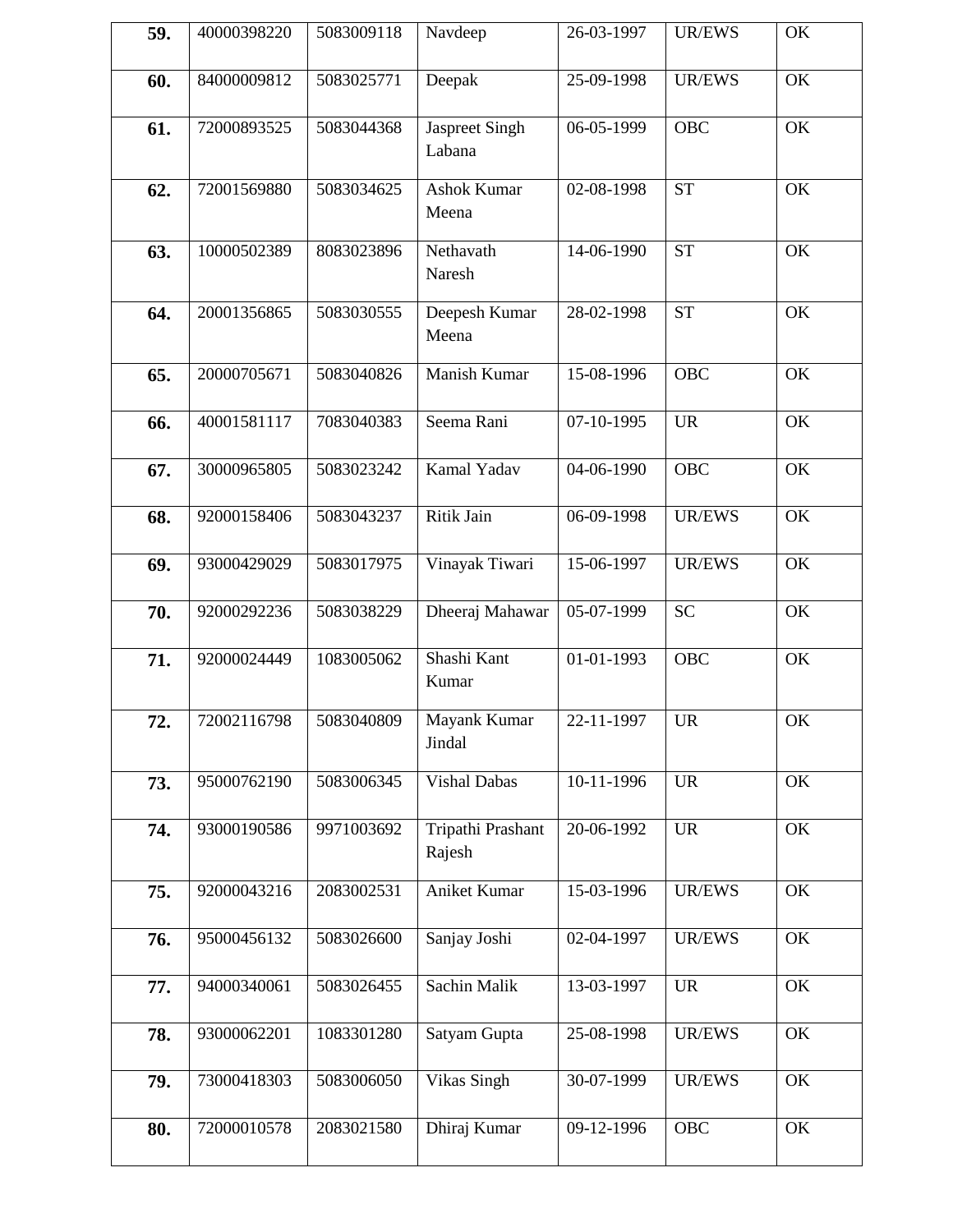| 81.  | 50000759563 | 5083005651 | Raveena                      | 28-05-1996                  | <b>UR/EWS</b>                     | OK |
|------|-------------|------------|------------------------------|-----------------------------|-----------------------------------|----|
| 82.  | 40000678727 | 5083009667 | <b>Hemant Kumar</b><br>Gupta | 13-07-1991                  | <b>UR/EWS</b>                     | OK |
| 83.  | 75000449105 | 5083010245 | Abhishek Shukla              | 20-04-1997                  | <b>UR/EWS</b>                     | OK |
| 84.  | 74001835933 | 5083035531 | Vikash                       | 06-03-1998                  | <b>UR/EWS</b>                     | OK |
| 85.  | 92000379342 | 5083033619 | Ghanshyam<br>Singh           | 07-06-1998                  | <b>UR/EWS</b>                     | OK |
| 86.  | 92000396664 | 5083044371 | Dashrath                     | 14-05-1991                  | <b>OBC</b>                        | OK |
| 87.  | 93000349014 | 5083022432 | Shubham Bathla               | 29-04-1997                  | <b>UR/EWS</b>                     | OK |
| 88.  | 92000147962 | 1083006404 | <b>Nishant Kumar</b><br>Pal  | 10-11-1996                  | <b>OBC</b>                        | OK |
| 89.  | 74001867614 | 5083010987 | Sahil                        | 02-08-1997                  | <b>UR/EWS</b>                     | OK |
| 90.  | 92000083627 | 5083036788 | Neetu Choudhary              | 15-07-1997                  | <b>OBC</b>                        | OK |
| 91.  | 95000213063 | 5083020824 | Anuradha Patel               | $\overline{15} - 05 - 1992$ | <b>OBC</b>                        | OK |
| 92.  | 94000302494 | 5083011513 | Ajay Kumar                   | 08-12-1994                  | <b>OBC</b>                        | OK |
| 93.  | 92000485615 | 5083033938 | Amandeep Jakhar              | 05-01-1994                  | <b>OBC</b>                        | OK |
| 94.  | 92000507868 | 5083045955 | Vikas Kumar                  | 06-08-1999                  | <b>OBC</b>                        | OK |
| 95.  | 73001022449 | 1083301652 | Arpit Gangwar                | 15-07-1997                  | <b>OBC</b>                        | OK |
| 96.  | 72001214371 | 5083032791 | Rakesh Saini                 | 07-07-1998                  | <b>OBC</b>                        | OK |
| 97.  | 92000517242 | 5083038140 | Vijendra Kumar<br>Meena      | 24-08-1997                  | <b>ST</b>                         | OK |
| 98.  | 92000599089 | 5083036140 | Krishan Kumar<br>Meena       | 14-09-1997                  | <b>ST</b>                         | OK |
| 99.  | 92000224036 | 5083039806 | Lokesh Kumar<br>Meena        | 20-07-2001                  | <b>ST</b>                         | OK |
| 100. | 92000491470 | 5083040423 | <b>Uday Chand</b><br>Meena   | 15-10-1996                  | <b>ST</b>                         | OK |
| 101. | 72001642615 | 5083034782 | Asha Ram Meena               | 01-12-1995                  | <b>ST</b>                         | OK |
| 102. | 50000568932 | 5083012226 | Nitish Kumar<br>Chawla       | 23-10-1990                  | $\ensuremath{\mathsf{UR}}\xspace$ | OK |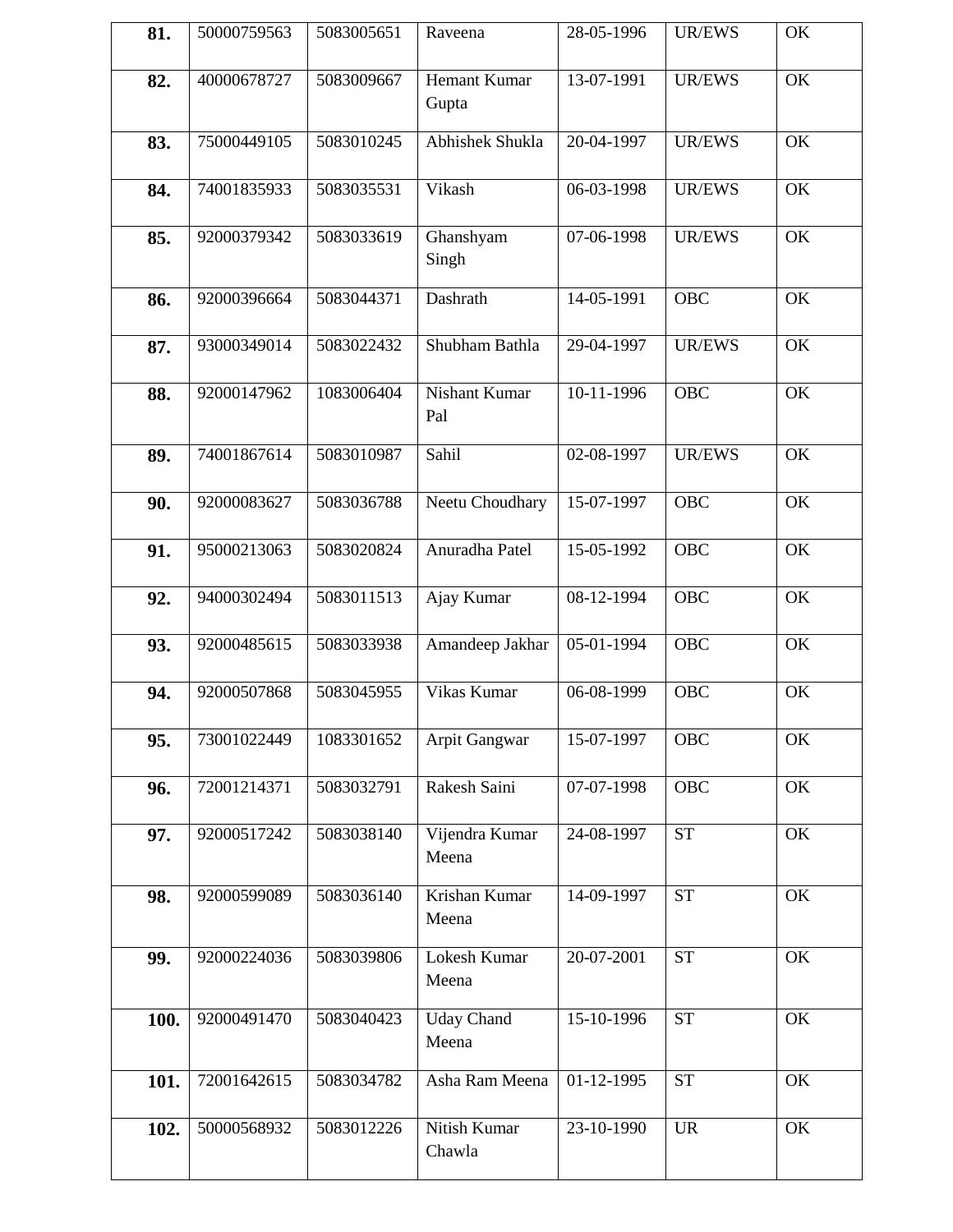| 103. | 94000069541 | 5083012125 | Mamta Kumari                   | 12-05-1995 | OBC            | OK |
|------|-------------|------------|--------------------------------|------------|----------------|----|
| 104. | 93000440648 | 5083012908 | Pankaj Kumar<br>Sharma         | 08-12-1988 | UR/EWS/HH      | OK |
| 105. | 91000530244 | 8083022049 | Budda Venkata<br>Shashi Rekha  | 03-09-1994 | <b>OBC</b>     | OK |
| 106. | 10001702214 | 3083007059 | Fabil. K                       | 16-09-1993 | OBC            | OK |
| 107. | 40000873376 | 5083012326 | Sahil Choudhary                | 15-08-1989 | UR/HH          | OK |
| 108. | 40001052959 | 5083006073 | Sorabh Yadav                   | 26-09-1997 | <b>OBC</b>     | OK |
| 109. | 40001585083 | 7083040421 | Aarti Sindhu                   | 12-06-1996 | <b>UR</b>      | OK |
| 110. | 74000724474 | 5083024993 | Vijay Kumar                    | 09-06-1995 | OBC            | OK |
| 111. | 74001016828 | 5083022349 | Sachin Kumar                   | 24-09-1993 | <b>UR</b>      | OK |
| 112. | 85000160369 | 5083009645 | Himanshu<br>Pandey             | 15-01-1997 | <b>UR/EWS</b>  | OK |
| 113. | 93000117792 | 1083600282 | Sunil Pal                      | 02-07-1999 | <b>OBC</b>     | OK |
| 114. | 93000444186 | 1083404997 | <b>Manish Patel</b>            | 10-07-1999 | <b>OBC</b>     | OK |
| 115. | 93000513355 | 1083503295 | <b>Rishabh Dev</b><br>Tripathi | 13-06-1996 | <b>UR/EWS</b>  | OK |
| 116. | 93000605302 | 1083601974 | Gaurav Kumar                   | 06-01-1984 | UR/HH          | OK |
| 117. | 93000667948 | 5083027676 | Anshul Panwar                  | 12-08-1992 | <b>UR</b>      | OK |
| 118. | 94000163796 | 2083016097 | Pampa Ghosh                    | 26-10-1993 | <b>OBC</b>     | OK |
| 119. | 94000189612 | 7083090938 | <b>Anmol Dubey</b>             | 01-09-1995 | <b>UR/EWS</b>  | OK |
| 120. | 94000211290 | 7083030570 | Pooja Tiwari                   | 16-08-1995 | <b>UR</b>      | OK |
| 121. | 94000311935 | 5083030562 | Sangeeta                       | 23-07-1995 | UR/EWS         | OK |
| 122. | 94000425168 | 7083031010 | Parteek                        | 20-01-1996 | <b>OBC</b>     | OK |
| 123. | 94000428549 | 5083021748 | <b>Sumit Narwal</b>            | 04-11-1997 | U <sub>R</sub> | OK |
| 124. | 94000441080 | 5083015729 | Minakshi                       | 10-10-1997 | <b>UR</b>      | OK |
| 125. | 94000483229 | 5083021958 | Amit Kumar                     | 09-08-1993 | <b>OBC</b>     | OK |